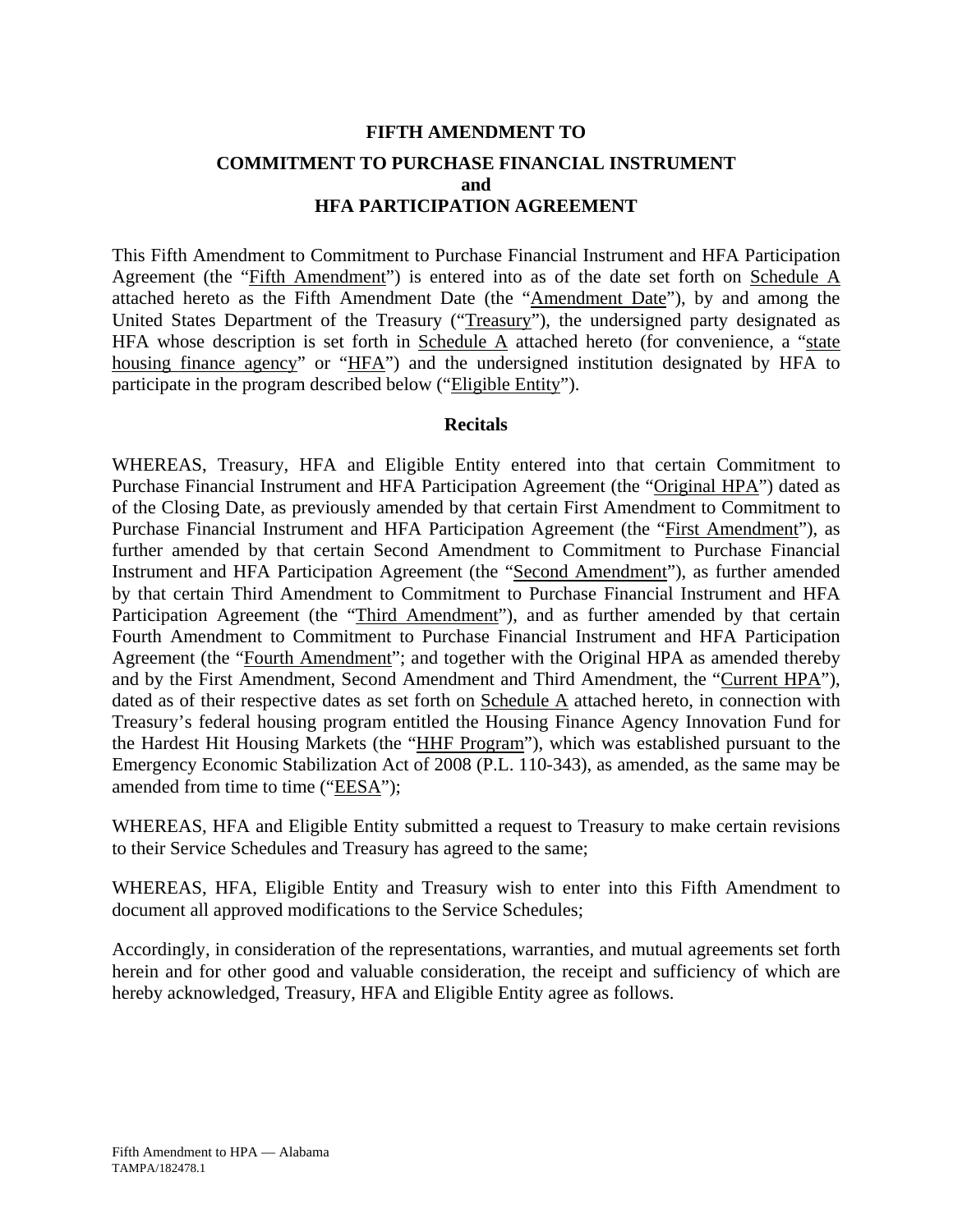## **Agreement**

## **1. Amendments**

A. Definitions. All references in the Current HPA to the "Agreement" shall mean the Current HPA, as further amended by this Fifth Amendment; and all references in the Current HPA to Schedules A or B shall mean the Schedules A or B attached to this Fifth Amendment. All references herein to the "HPA" shall mean the Current HPA, as further amended by this Fifth Amendment.

B. Schedule A. Schedule A attached to the Current HPA is hereby deleted in its entirety and replaced with Schedule A attached to this Fifth Amendment.

C. Schedule B. Schedule B attached to the Current HPA is hereby deleted in its entirety and replaced with Schedule B attached to this Fifth Amendment.

## **2. Representations, Warranties and Covenants**

A. HFA and Eligible Entity. HFA and Eligible Entity, each for itself, make the following representations, warranties and covenants to Treasury and the truth and accuracy of such representations and warranties and compliance with and performance of such covenants are continuing obligations of HFA and Eligible Entity, each as to itself. In the event that any of the representations or warranties made herein cease to be true and correct or HFA or Eligible Entity breaches any of its covenants made herein, HFA or Eligible Entity, as the case may be, agrees to notify Treasury immediately and the same shall constitute an Event of Default under the HPA.

(1) HFA and Eligible Entity each hereby certifies, represents and warrants as of the date hereof that each of the representations and warranties of HFA or Eligible Entity, as applicable, contained in the HPA are true, correct, accurate and complete in all material respects as of the date hereof. All covenants of HFA or Eligible Entity, as applicable, contained in the HPA shall remain in full force and effect and neither HFA, nor Eligible Entity is in breach of any such covenant.

(2) Eligible Entity has the full corporate power and authority to enter into, execute, and deliver this Fifth Amendment and any other closing documentation delivered to Treasury in connection with this Fifth Amendment, and to perform its obligations hereunder and thereunder.

(3) HFA has the full legal power and authority to enter into, execute, and deliver this Fifth Amendment and any other closing documentation delivered to Treasury in connection with this Fifth Amendment, and to perform its obligations hereunder and thereunder.

## **3. Miscellaneous**

A. The recitals set forth at the beginning of this Fifth Amendment are true and accurate and are incorporated herein by this reference.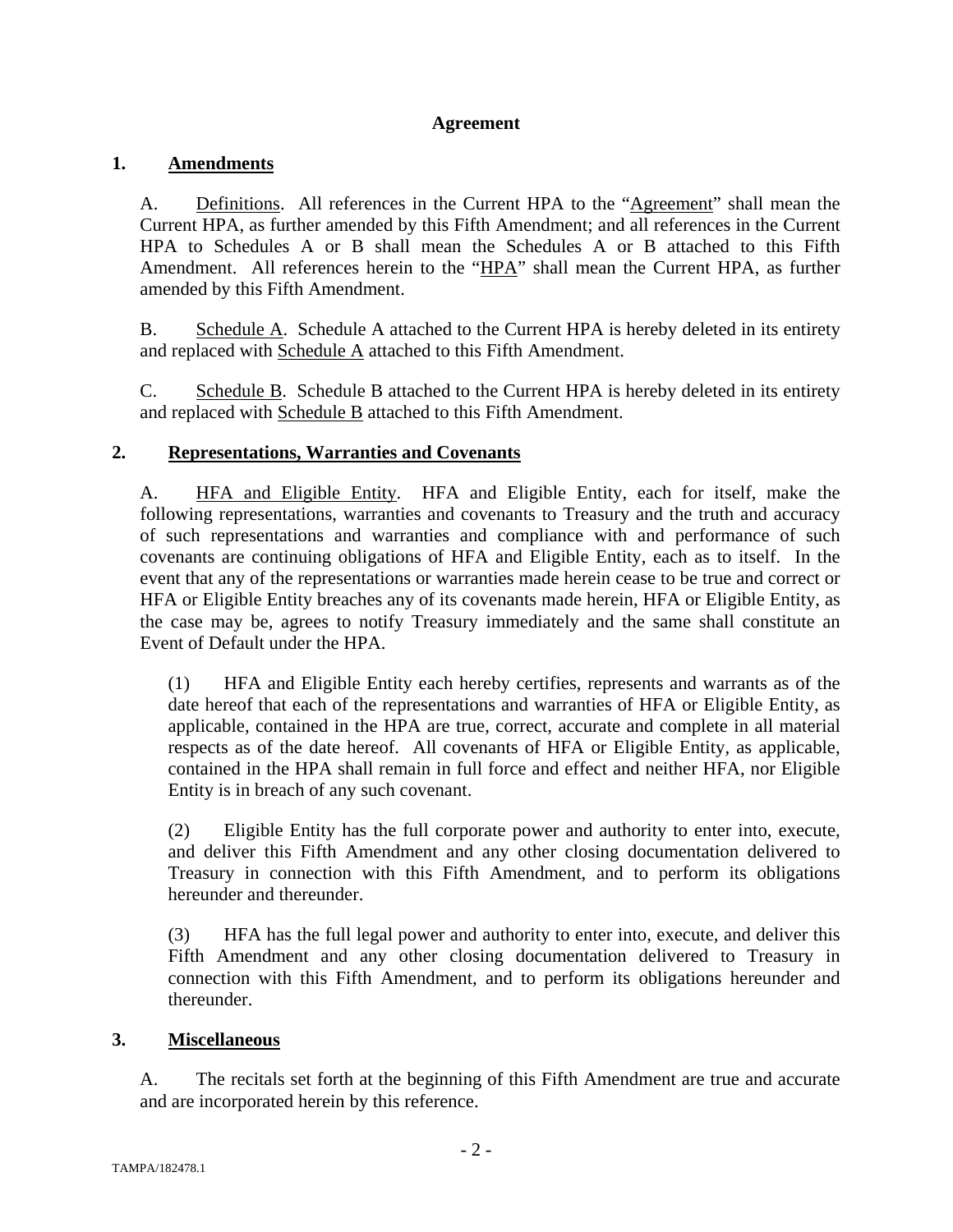B. Capitalized terms used but not defined herein shall have the meanings ascribed to them in the HPA.

C. Any provision of the HPA that is determined to be prohibited or unenforceable in any jurisdiction shall, as to such jurisdiction, be ineffective to the extent of such prohibition or unenforceability without invalidating the remaining provisions of the HPA, and no such prohibition or unenforceability in any jurisdiction shall invalidate such provision in any other jurisdiction.

D. This Fifth Amendment may be executed in two or more counterparts (and by different parties on separate counterparts), each of which shall be deemed an original, but all of which together shall constitute one and the same instrument. Facsimile or electronic copies of this Fifth Amendment shall be treated as originals for all purposes.

## [SIGNATURE PAGE FOLLOWS; REMAINDER OF PAGE INTENTIONALLY LEFT BLANK]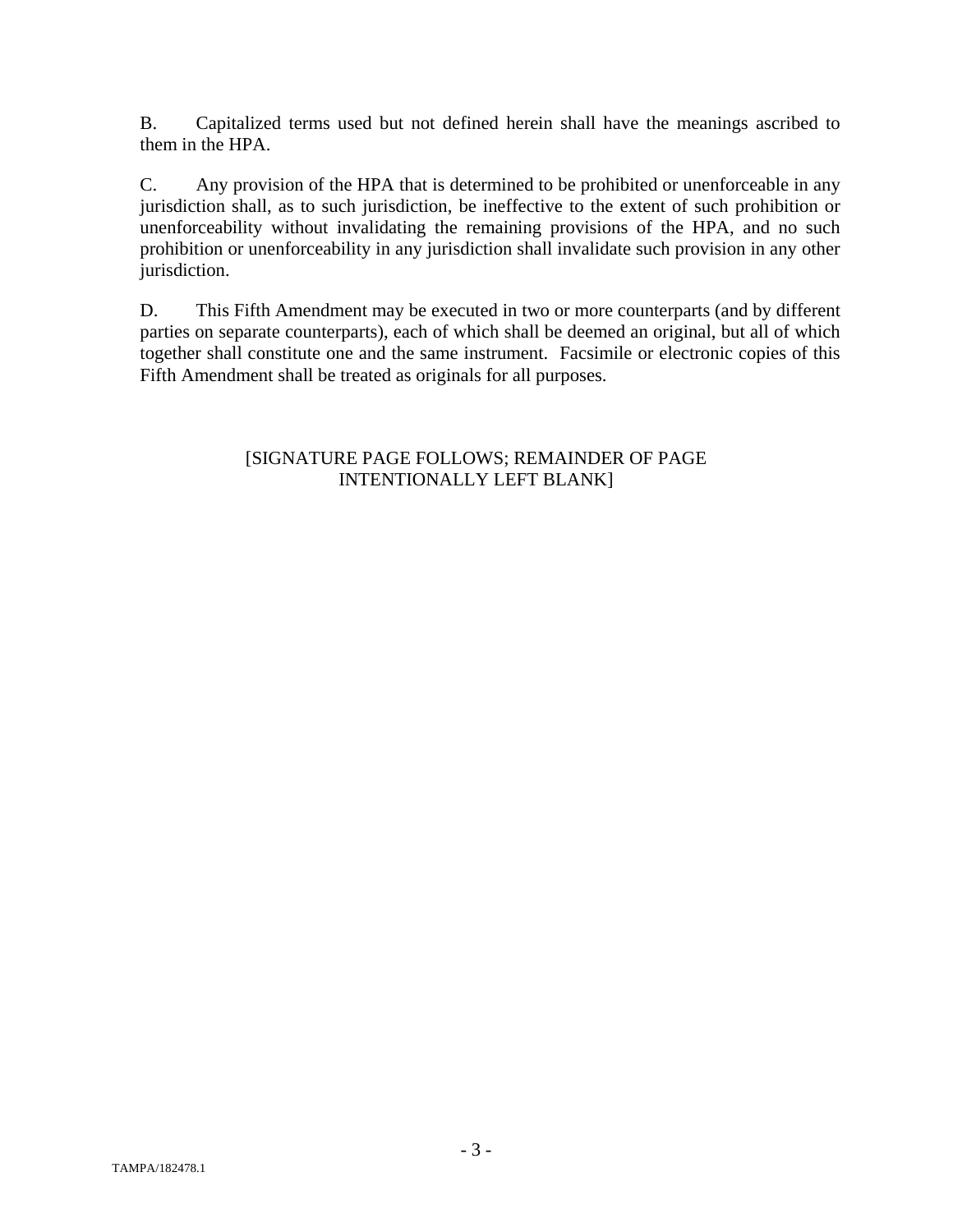**In Witness Whereof**, HFA, Eligible Entity and Treasury by their duly authorized officials hereby execute and deliver this Fifth Amendment to Commitment to Purchase Financial Instrument and HFA Participation Agreement as of the Amendment Date.

## **HFA**: **TREASURY**:

ALABAMA HOUSING FINANCE **AUTHORITY** 

UNITED STATES DEPARTMENT OF THE **TREASURY** 

By: /s/ Robert Strickland By: Name: Robert Strickland Name: Timothy G. Massad

Title: Executive Director Title: Acting Assistant Secretary for Financial Stability

## **ELIGIBLE ENTITY**:

ALABAMA HOUSING FINANCE **AUTHORITY** 

By: /s/ Robert Strickland Name: Robert Strickland Title: Executive Director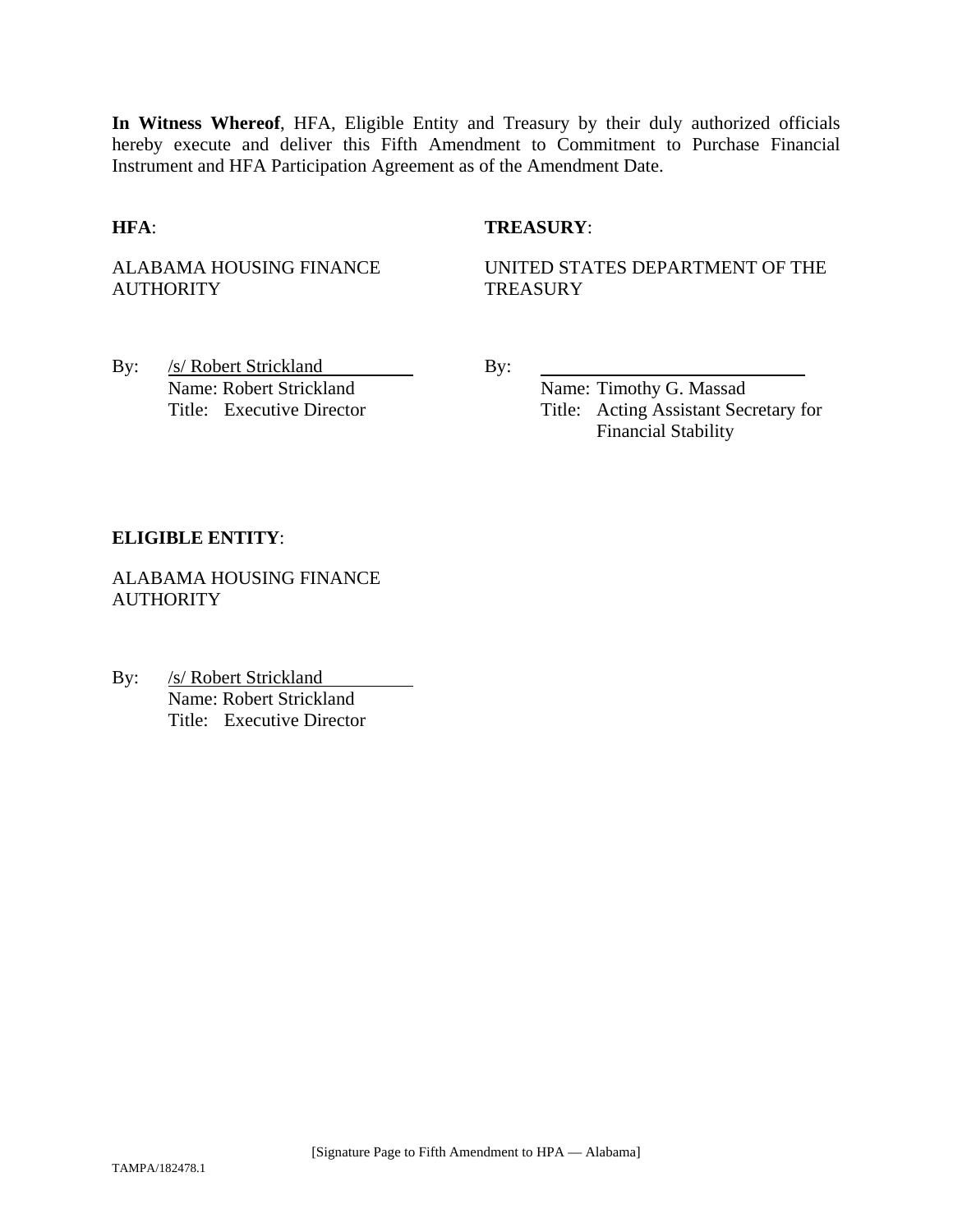In Witness Whereof, HFA, Eligible Entity and Treasury by their duly authorized officials hereby execute and deliver this Fifth Amendment to Commitment to Purchase Financial Instrument and HFA Participation Agreement as of the Amendment Date.

### HFA:

#### **TREASURY.**

ALABAMA HOUSING FINANCE **AUTHORITY** 

By:

Name: Title:

UNITED STATES DEPARTMENT OF THE **TREASURY** 

 $By:$ 

Name: Timothy G. Massad Title: Acting Assistant Secretary for **Financial Stability** 

#### **ELIGIBLE ENTITY:**

ALABAMA HOUSING FINANCE **AUTHORITY** 

By:

Name: Title:

[Signature Page to Fifth Amendment to HPA - Alabama]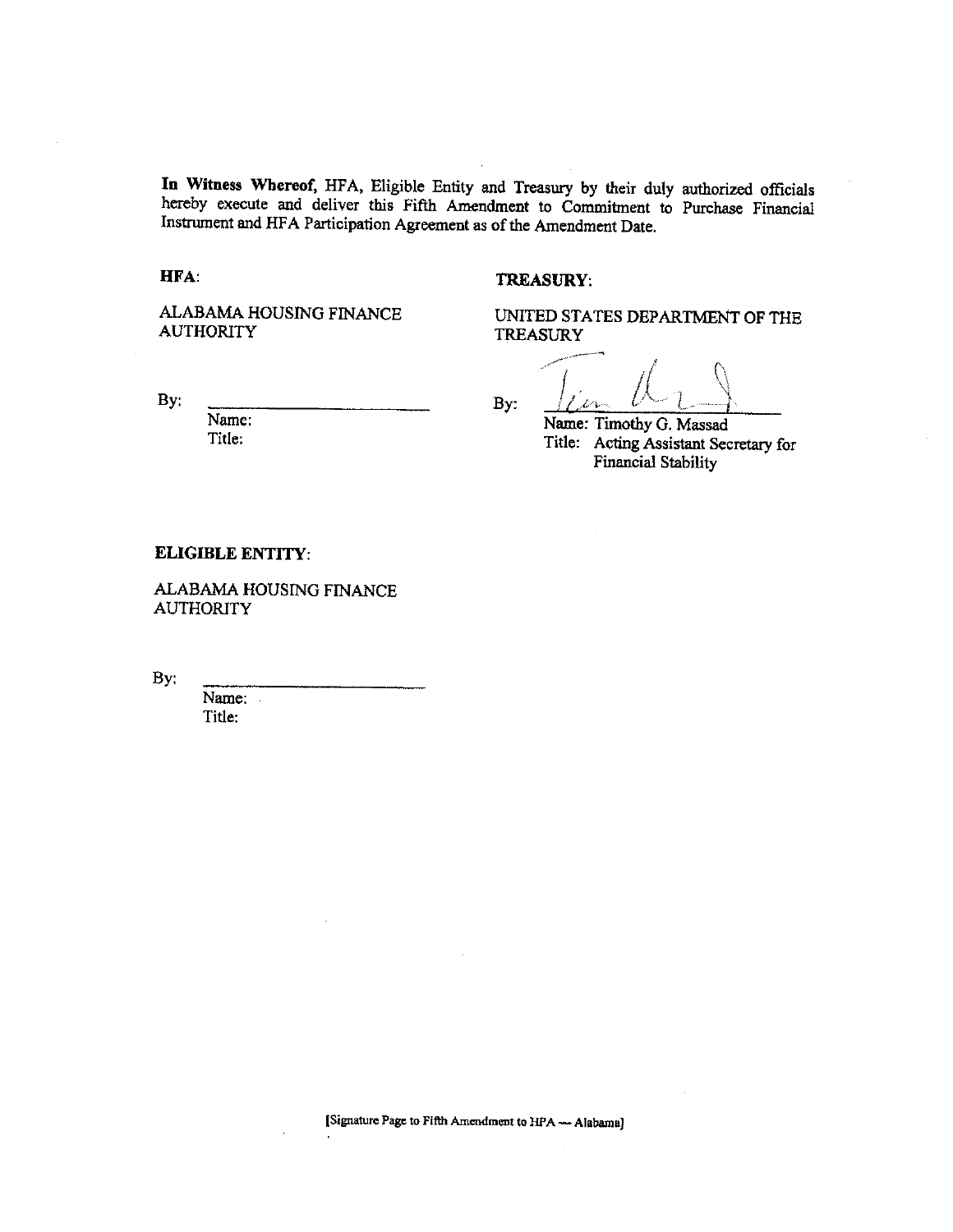# **EXHIBITS AND SCHEDULES**

Schedule A Basic Information

Schedule B Service Schedules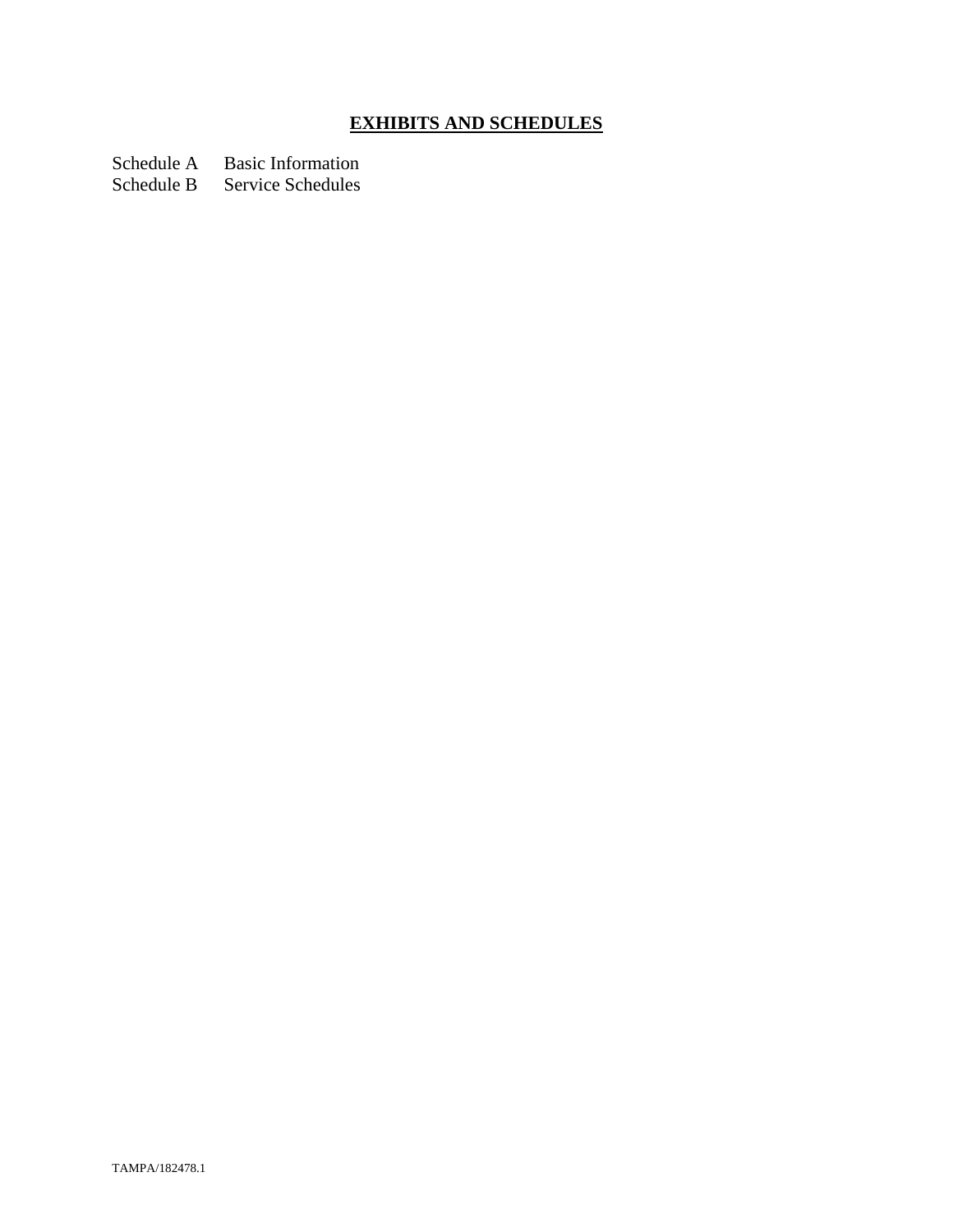## **SCHEDULE A**

## **BASIC INFORMATION**

Eligible Entity Information:<br>Name of the Eligible Entity:

Alabama Housing Finance Authority<sup>1</sup>

Corporate or other organizational form: a public corporation and instrumentality of the State of Alabama, established and existing under the Code of Alabama 1975 §24-1A-1 pursuant to Act No. 80-585 of the Alabama Legislature

Jurisdiction of organization: Alabama

Notice Information:

1

<sup>1</sup> References in the Agreement to the term "HFA" shall mean the Alabama Housing Finance Agency ("AHFA") in its capacity as an HFA as such term is used in the Agreement; references in the Agreement to the term "Eligible Entity" shall mean AHFA, in its capacity as Eligible Entity as such term is used in the Agreement.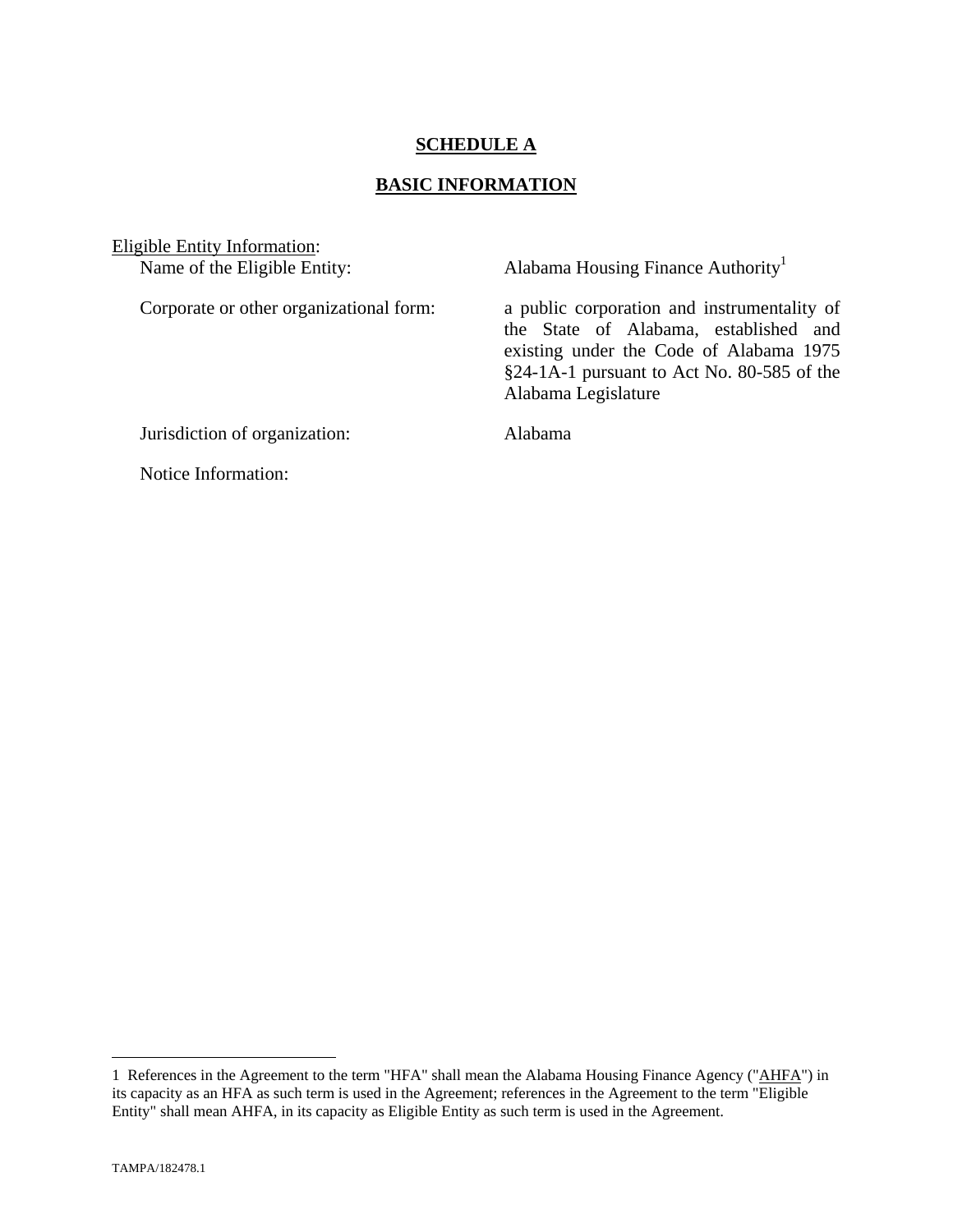| HFA Information:                                                                    |                                                                                                                                                                                                       |
|-------------------------------------------------------------------------------------|-------------------------------------------------------------------------------------------------------------------------------------------------------------------------------------------------------|
| Name of HFA:                                                                        | Alabama Housing Finance Authority                                                                                                                                                                     |
| Organizational form:                                                                | a public corporation and instrumentality of<br>the State of Alabama, established and<br>existing under the Code of Alabama 1975 §<br>24-1A-1 pursuant to Act No. 80-585 of the<br>Alabama Legislature |
| Date of Application:                                                                | August 31, 2010                                                                                                                                                                                       |
| Date of Action Plan:                                                                | September 1, 2010                                                                                                                                                                                     |
| Notice Information:                                                                 |                                                                                                                                                                                                       |
| <b>Program Participation Cap:</b>                                                   | \$162,521,345.00                                                                                                                                                                                      |
| Portion of Program Participation Cap<br><b>Representing Original HHF Funds:</b>     | N/A                                                                                                                                                                                                   |
| Portion of Program Participation Cap<br><b>Representing Unemployment HHF Funds:</b> | \$60,672,471.00                                                                                                                                                                                       |
| Permitted Expenses:                                                                 | \$27,024,240.00                                                                                                                                                                                       |
| <b>Closing Date:</b>                                                                | September 23, 2010                                                                                                                                                                                    |
| <b>First Amendment Date:</b>                                                        | September 29, 2010                                                                                                                                                                                    |
| <b>Second Amendment Date:</b>                                                       | December 16, 2010                                                                                                                                                                                     |
| Third Amendment Date:                                                               | January 26, 2011                                                                                                                                                                                      |
| <b>Fourth Amendment Date:</b>                                                       | March 31, 2011                                                                                                                                                                                        |
| <b>Fifth Amendment Date:</b>                                                        | May 25, 2011                                                                                                                                                                                          |
| Eligible Entity Depository Account Information:                                     | See account information set forth in the<br>Depository Account Control Agreement<br>between<br>Treasury<br>and Eligible Entity                                                                        |

regarding the HHF Program.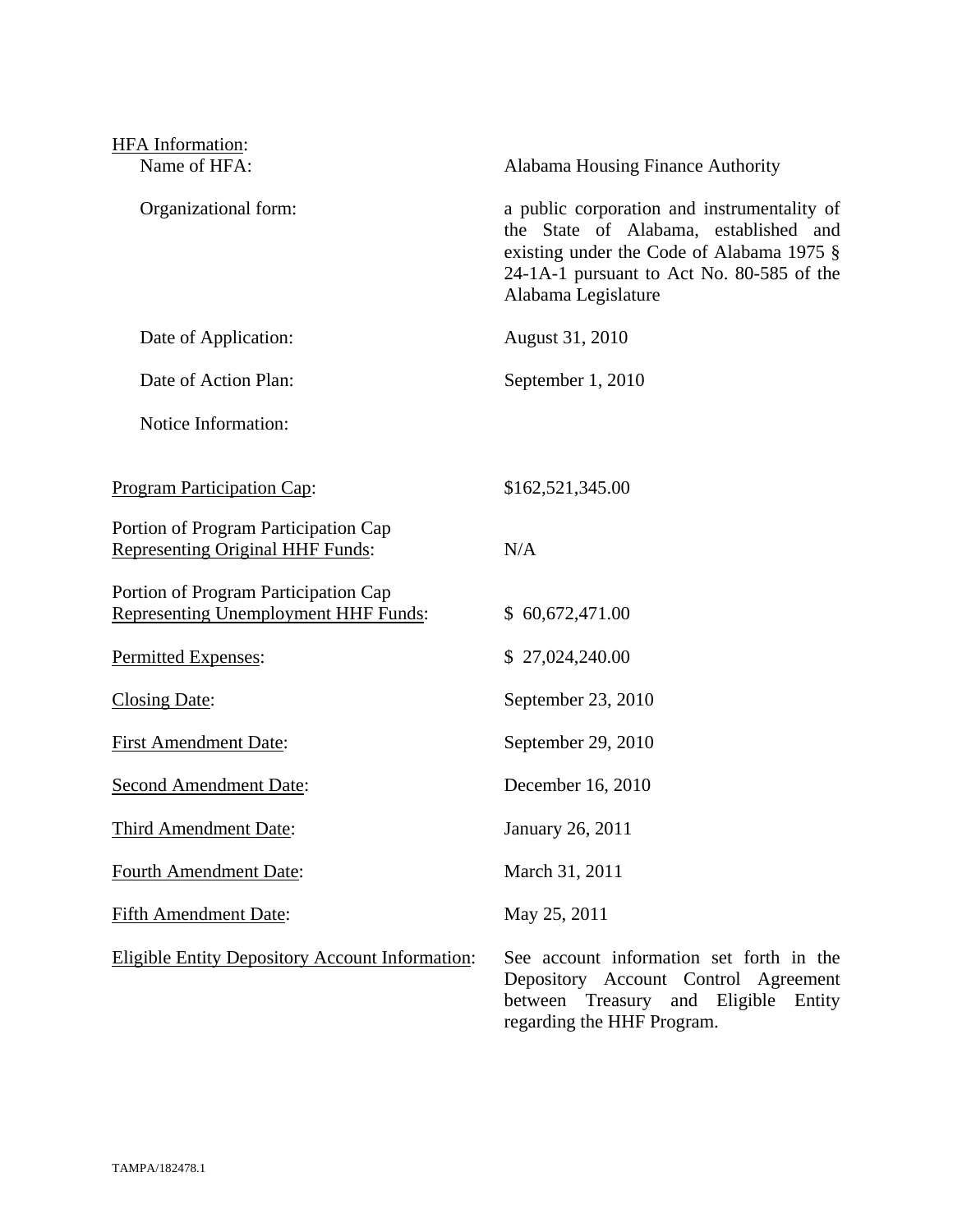## **SCHEDULE B**

## **SERVICE SCHEDULES**

The Service Schedules attached as Schedule B to the Current HPA are hereby deleted in their entirety and replaced with the attached Service Schedules (numbered sequentially as Service Schedule B-1, Service Schedule B-2, et. seq.), which collectively comprise Schedule B to the HPA.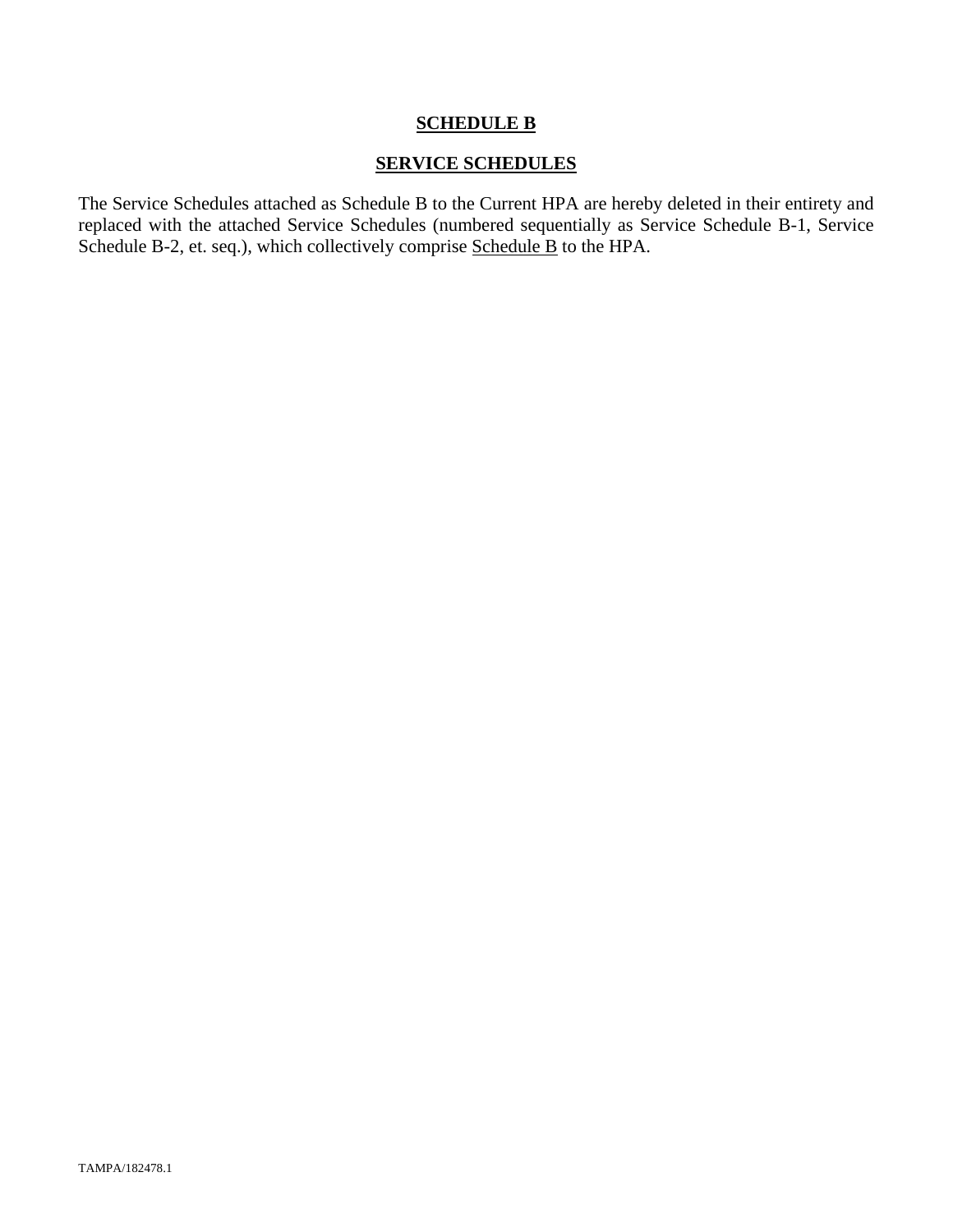## **SERVICE SCHEDULE B-1 ALABAMA HOUSING FINANCE AUTHORITY**



| <b>SUMMARY GUIDELINES</b> |                                                                                                                                                                                                                                                                                                                                                                                                                                                                                                                                                                                                                         |  |
|---------------------------|-------------------------------------------------------------------------------------------------------------------------------------------------------------------------------------------------------------------------------------------------------------------------------------------------------------------------------------------------------------------------------------------------------------------------------------------------------------------------------------------------------------------------------------------------------------------------------------------------------------------------|--|
| 1. Program Overview       | AHFA will administer HHF to subsidize 100 percent of an<br>eligible unemployed or underemployed homeowner's current<br>mortgage payments and all other mortgage-related expenses<br>(including subordinate liens, if applicable) during their time of<br>The assistance will not exceed a total of 12<br>eligibility.<br>consecutive monthly payments or \$15,000 per household.                                                                                                                                                                                                                                        |  |
|                           | Eligible unemployed homeowners with a property located in a<br>Federally Declared Disaster County will be eligible for<br>assistance not to exceed a total of 18 consecutive monthly<br>payments or \$25,000. All applications submitted on or before<br>December 31, 2012 will be eligible for these increased benefits.                                                                                                                                                                                                                                                                                               |  |
|                           | Alabama's HHF will provide a payment (not to exceed the<br>lesser of six monthly payments plus fees and costs or \$7,500) to<br>a participating homeowner's servicers to bring the homeowner<br>current on his or her delinquent mortgage(s). If the maximum<br>amount that AHFA will provide exceeds the total amount<br>needed to bring the homeowner current on all existing<br>mortgages, the homeowner must cover any shortfall.<br>The<br><b>AHFA</b><br>can<br>cover<br>principal, interest,<br>fees,<br>payment<br>escrow/impound expenses, delinquent taxes and/or escrow<br>shortage for taxes and insurance. |  |
|                           | Interested homeowners will apply directly to AHFA via a<br>secure website monitored and maintained by AHFA staff.<br>Applications will be evaluated and approved by AHFA staff<br>members. Approved homeowners will be expected to submit<br>certain information documenting their inability to pay their<br>mortgage and supporting their mortgage claims.                                                                                                                                                                                                                                                             |  |
|                           | Once in the program, all homeowners will be expected to re-<br>certify their continued eligibility and residence in the home on a<br>monthly basis. HHF payments will be distributed to servicers<br>by AHFA on a monthly basis, contingent upon homeowner<br>recertification and continued eligibility for unemployment<br>compensation (for both unemployed and underemployed).                                                                                                                                                                                                                                       |  |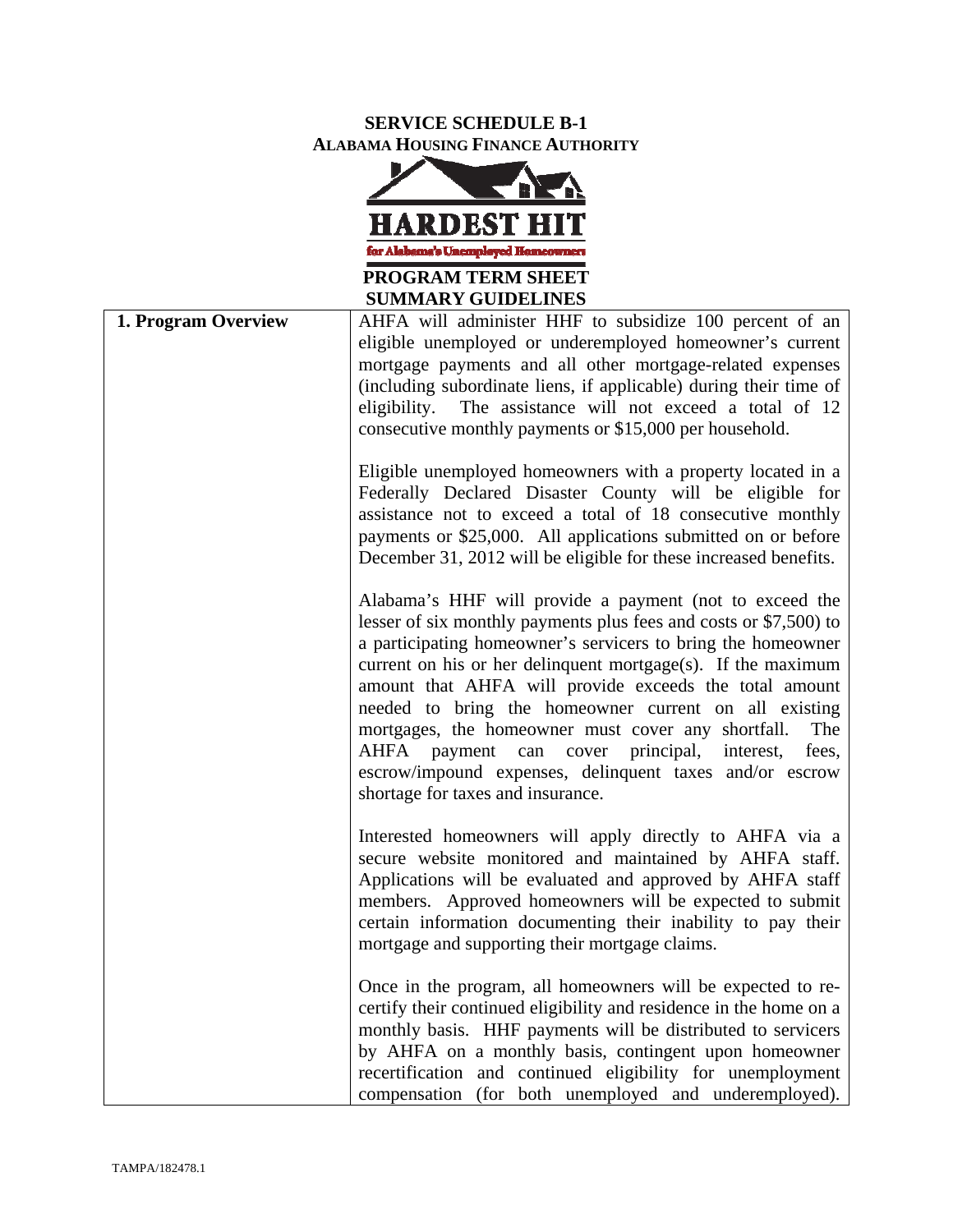|                                                                               | Homeowners, who receive unemployment compensation from<br>agencies outside of the State of Alabama, must provide a copy<br>of a current awards letter and approved documentation to reflect<br>continued eligibility.<br>Assistance will continue for up to 12 consecutive monthly<br>payments (including two months following the termination of<br>eligibility), not to exceed \$15,000, or until the property ceases<br>to be the homeowner's primary residence.                                                                                                                                  |
|-------------------------------------------------------------------------------|------------------------------------------------------------------------------------------------------------------------------------------------------------------------------------------------------------------------------------------------------------------------------------------------------------------------------------------------------------------------------------------------------------------------------------------------------------------------------------------------------------------------------------------------------------------------------------------------------|
| 2. Program Goals                                                              | Provide mortgage payment assistance to unemployed or<br>underemployed Alabama homeowners with a chance of<br>sustaining homeownership.                                                                                                                                                                                                                                                                                                                                                                                                                                                               |
| 3. Target Population /<br><b>Areas</b>                                        | This program will assist low- to moderate-income families in<br>Alabama. AHFA does not anticipate targeting this assistance on<br>a geographic basis.                                                                                                                                                                                                                                                                                                                                                                                                                                                |
| <b>4. Program Allocation</b><br>(Excluding<br><b>Administrative Expenses)</b> | \$135,497,105.00                                                                                                                                                                                                                                                                                                                                                                                                                                                                                                                                                                                     |
| <b>5. Borrower Eligibility</b><br><b>Criteria</b>                             | Unemployed or underemployed Alabama homeowners who<br>have been declared eligible to receive state unemployment<br>compensation benefits may apply for assistance.<br>Also,<br>applicants must have a total annual household income of less<br>than 140 percent of the state median income. Based on the<br>current state median annual income of \$54,100, the program's<br>maximum annual income limit, as of August 2010, will be<br>\$75,740. AHFA may change this income limit annually when<br>new income data becomes available from the U.S. Department<br>of Housing and Urban Development. |
|                                                                               | All homeowners will be required to provide a financial<br>Hardship Affidavit attesting to their inability to pay their<br>mortgage. HHF will be available to qualified homeowners on a<br>first-come, first-served basis.                                                                                                                                                                                                                                                                                                                                                                            |
| 6. Property / Loan<br><b>Eligibility Criteria</b>                             | The homeowner must currently occupy, or have the intention to<br>and be reasonably likely to reinhabit, the property as their<br>primary residence, and the residence must be located within the<br>state of Alabama. Eligible structures include single-family<br>homes, attached or detached, and manufactured housing<br>attached to real property. Existing mortgage loans on the<br>property must have an unpaid principal balance totaling no<br>more than \$258,690. Mortgages originated by entities in the                                                                                  |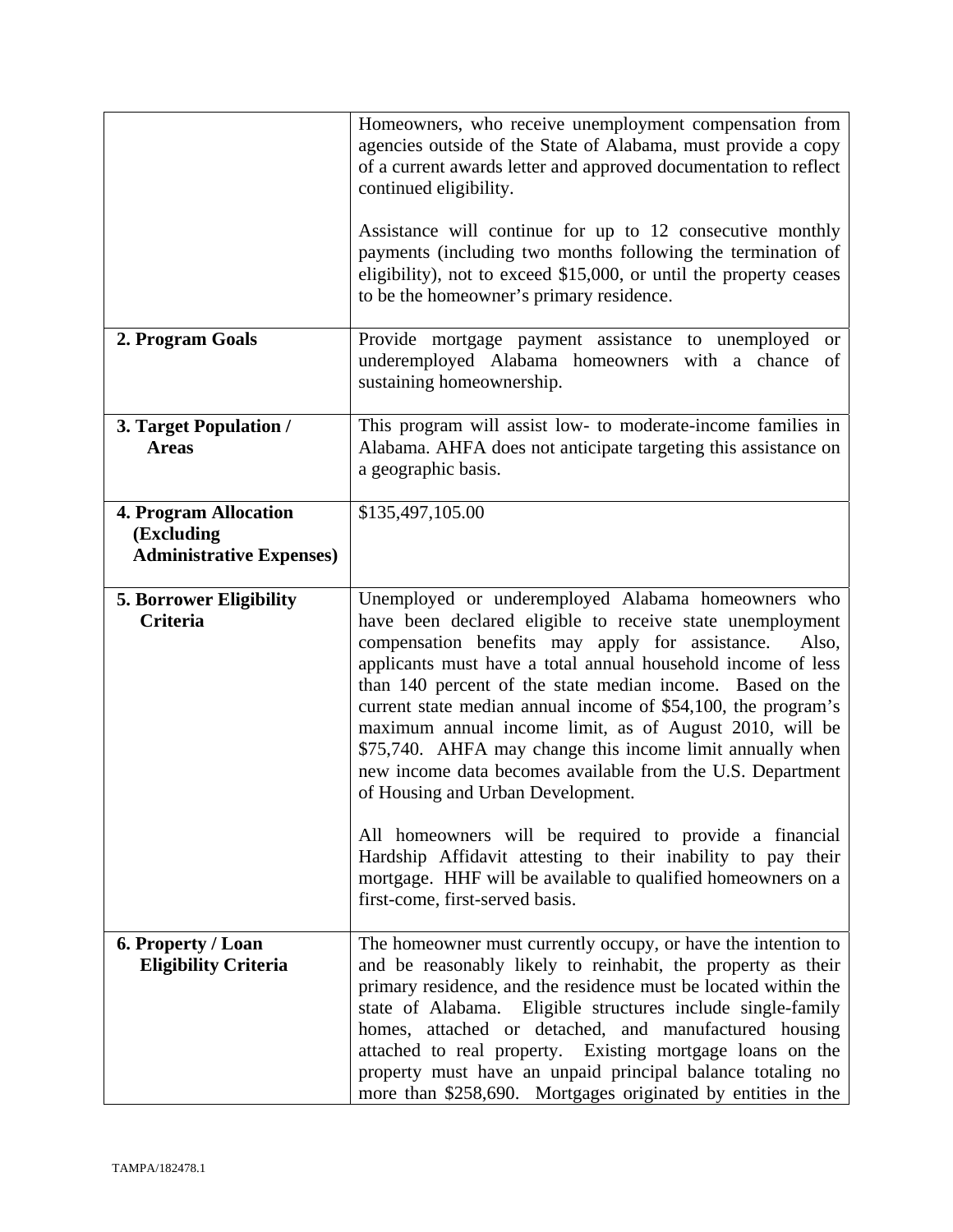|                                   | business of regularly making mortgage loans must be executed<br>and recorded on or before February 1, 2011.                                                                                                                                                                                                                                                                                                                                                                                                                                                                                                                                                           |
|-----------------------------------|-----------------------------------------------------------------------------------------------------------------------------------------------------------------------------------------------------------------------------------------------------------------------------------------------------------------------------------------------------------------------------------------------------------------------------------------------------------------------------------------------------------------------------------------------------------------------------------------------------------------------------------------------------------------------|
| <b>7. Program Exclusions</b>      | Mortgage loans on second homes or investment properties will<br>not be eligible for HHF assistance.                                                                                                                                                                                                                                                                                                                                                                                                                                                                                                                                                                   |
| <b>8. Structure of Assistance</b> | Homeowners receiving funds will execute a note and a<br>subordinate mortgage lien in favor of AHFA that will be<br>recorded in public records against the property. Loans will be<br>zero percent and non-amortizing.                                                                                                                                                                                                                                                                                                                                                                                                                                                 |
|                                   | Unless fraud is involved, loans originated between the pilot<br>program commencement and December 31, 2012, will be<br>forgiven over a five-year term at 20 percent per year. Loans<br>originated between January 1, 2013, and December 31, 2013,<br>will be forgiven over a four-year term at 24 percent per year.<br>Loans originated between January 1, 2014, and December 31,<br>2014, will be forgiven over a three-year term at 33.3 percent per<br>year. No loans will be originated after December 31, 2014. On<br>or before December 31, 2017, or such later date allowed by<br>Treasury, any remaining or recaptured funds will be returned to<br>Treasury. |
|                                   | Unless fraud is involved, loans will be repayable only if the<br>homeowner sells the property before the forgiveness period<br>expires and there is sufficient equity to pay all or part of the<br>unforgiven balance of the loan. Repaid HHF funds will be re-<br>invested back into new homeowner loans until December 31,<br>2014.                                                                                                                                                                                                                                                                                                                                 |
|                                   | Ongoing monitoring, repayments and satisfactions will be<br>conducted through AHFA.                                                                                                                                                                                                                                                                                                                                                                                                                                                                                                                                                                                   |
| 9. Per Household Assistance       | Assistance per household not to exceed 100 percent of the<br>household's monthly mortgage payments for 12 consecutive<br>months (including all payments needed to bring loans current),<br>with total assistance per household never to exceed \$15,000 or<br>\$25,000 for households located in a Federally Declared Disaster<br>County.                                                                                                                                                                                                                                                                                                                             |
| <b>10. Duration of Assistance</b> | HHF payments will be distributed to servicers by AHFA on a<br>monthly basis. Assistance will continue for no more than 12<br>consecutive<br>monthly<br>payments<br>(including)<br>months<br>two<br>following the termination of eligibility), not to exceed \$15,000,<br>or until the property ceases to be the homeowner's primary<br>residence. Or, in the case of households located in a Federally                                                                                                                                                                                                                                                                |